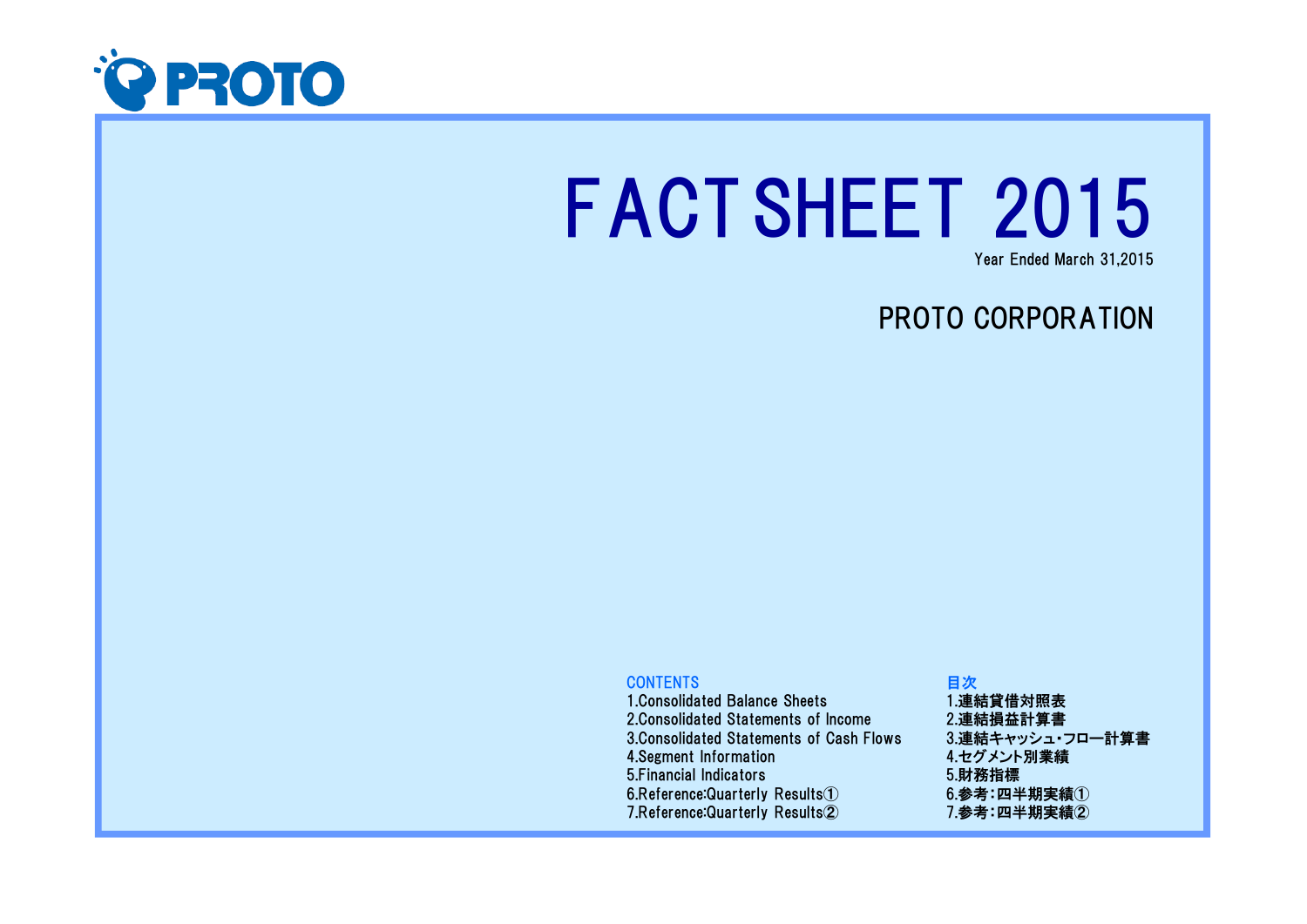#### **Consolidated Balance Sheets**

#### 連結貸借対照表

不是,他们的人们都会在这里,我们的人们都会在这里,我们的人们都会在这里,我们的人们都会在这里,我们的人们都会在这里,我们的人们都会在这里,我们的人们都会在这里,<br>第2011章 我们的人们都会在这里,我们的人们都会在这里,我们的人们都会在这里,我们的人们都会在这里,我们的人们都会在这里,我们的人们都会在这里,我们的人们都会

|                                                                                                                                              | 2006.3    | 2007.3  | 2008.3                   | 2009.3                   | 2010.3                   | 2011.3                   | 2012.3                   | 2013.3                   | 2014.3                   | 2015.3           |
|----------------------------------------------------------------------------------------------------------------------------------------------|-----------|---------|--------------------------|--------------------------|--------------------------|--------------------------|--------------------------|--------------------------|--------------------------|------------------|
|                                                                                                                                              |           |         |                          |                          |                          |                          |                          |                          |                          | ¥Millions/百万円    |
| <b>ASSETS</b><br>資産の部                                                                                                                        | 8.499     | 10.858  | 12.295                   | 12.038                   |                          | 16.061                   | 15.855                   |                          | 22.815                   |                  |
| Current assets:<br>現金及び預金<br>Cash and cash deposits                                                                                          | 5.597     | 7,722   | 9.135                    | 9,257                    | 14.184<br>11,275         | 12,748                   | 11,734                   | 20.686<br>14,950         | 11,507                   | 21.743<br>12.431 |
| 受取手形及び売掛金<br>Trade notes and accounts receivable                                                                                             | 2,580     | 2,713   | 2,739                    | 2,395                    | 2,456                    | 2,654                    | 3,078                    | 3,754                    | 5,030                    | 4,696            |
| たな卸資産<br>Inventories                                                                                                                         | 128       | 74      | 44                       | 69                       | 76                       | 91                       | 194                      | 688                      | 4,658                    | 3,734            |
| 繰延税金資産<br>Deferred tax assets                                                                                                                | 73        | 105     | 96                       | 141                      | 162                      | 217                      | 218                      | 162                      | 279                      | 341              |
| その他<br>Other current assets                                                                                                                  | 122       | 245     | 282                      | 175                      | 216                      | 353                      | 644                      | 1,151                    | 1,364                    | 654              |
| 貸倒引当金<br>Allowance for doubtful accounts                                                                                                     | (2)       | (3)     | (3)                      | (1)                      | (2)                      | (3)                      | (14)                     | (21)                     | (25)                     | (116)            |
| <b>Fixed assets</b><br>定資産                                                                                                                   | 7.719     | 7,065   | 6.728                    | 9.570                    | 10.038                   | 10.102                   | 12,729                   | 14.155                   | 21.091                   | 20,007           |
| Property, plant and equipment:<br>有形固定資産:                                                                                                    | 4.280     | 4,221   | 4.212                    | 7.318                    | 7.134                    | 7.086                    | 7.204                    | 7.481                    | 10.544                   | 10.457           |
| 建物及び構築物<br><b>Buildings and structures</b>                                                                                                   | 1,942     | 1,881   | 1,782                    | 3,341                    | 3,160                    | 2,966                    | 2,999                    | 2,905                    | 5,500                    | 5,197            |
| Land<br>土地                                                                                                                                   | 2.174     | 2.174   | 2,174                    | 3,900                    | 3.900                    | 3,998                    | 4,021                    | 4,076                    | 4,787                    | 4,787            |
| Other fixed assets<br>その他                                                                                                                    | 163       | 165     | 255                      | 77                       | 73                       | 120                      | 184                      | 499                      | 257                      | 473              |
| Intangible fixed assets<br>無形固定資産                                                                                                            | 521       | 346     | 262                      | 293                      | 870                      | 1.109                    | 3.643                    | 4.954                    | 8.909                    | 8.088            |
| 投資その他の資産:<br>Investments and other assets:                                                                                                   | 2.917     | 2.497   | 2,253                    | 1,958                    | 2,034                    | 1.906                    | 1,881                    | 1.718                    | 1.637                    | 1.461            |
| Investment securities<br>投資有価証券                                                                                                              | 1,443     | 820     | 588                      | 438                      | 555                      | 499                      | 623                      | 317                      | 354                      | 383              |
| 繰延税金資産<br>Deferred tax assets                                                                                                                | 25        | 421     | 383                      | 493                      | 508                      | 599                      | 435                      | 404                      | 344                      | 245              |
| その他<br>Other investments                                                                                                                     | 1,474     | 1,283   | 1,307                    | 1,055                    | 1.061                    | 900                      | 882                      | 1.064                    | 1.007                    | 870              |
| 貸倒引当金<br>Allowance for doubtful accounts                                                                                                     | (26)      | (28)    | (26)                     | (29)                     | (92)                     | (93)                     | (60)                     | (67)                     | (69)                     | (38)             |
| Total asset:<br>資産合計                                                                                                                         | 16.218    | 17.924  | 19.023                   | 21.608                   | 24.223                   | 26.163                   | 28.585                   | 34.841                   | 43.907                   | 41.751           |
| <b>LIABILITIES</b><br>負債の部                                                                                                                   |           |         |                          |                          |                          |                          |                          |                          |                          |                  |
| <b>Current liabilities:</b><br>流動負債                                                                                                          | 5.506     | 6,058   | 5,995                    | 6.167                    | 5.862                    | 5,639                    | 5,573                    | 8.578                    | 13.174                   | 10,962           |
| Trade notes and accounts payable<br>支払手形及び買掛金                                                                                                | 1,952     | 1,872   | 1,744                    | 727                      | 755                      | 776                      | 896                      | 941                      | 764                      | 806              |
| 一年内返済長期借入金<br>Current portion of long-term loans payable                                                                                     | 41        |         |                          |                          | 59                       | 82                       | 48                       | 3,216                    | 6,218                    | 3,623            |
| 未払費用<br>Accrued expenses                                                                                                                     | 794       | 871     | 906                      | 1,239                    | 1,151                    | 1,251                    | 1,457                    | 1,738                    | 1,504                    | 1,996            |
| 未払法人税等<br>Accrued income taxes                                                                                                               | 642       | 1.098   | 980                      | 1.245                    | 1.466                    | 1.333                    | 991                      | 368                      | 1.598                    | 1.077            |
| 前受金<br>Advances received                                                                                                                     | 1.735     | 1.848   | 1.987                    | 2.121                    | 1.902                    | 1.741                    | 1.656                    | 1.568                    | 1.507                    | 1.580            |
| その他<br>Other current liabilities                                                                                                             | 339       | 367     | 377                      | 833                      | 527                      | 453                      | 522                      | 743                      | 1.581                    | 1.878            |
| Long-term<br><b> 定負債</b>                                                                                                                     | 681       | 560     | 593                      | 576                      | 659                      | 489                      | 441                      | 2,514                    | 4,554                    | 3,116            |
| 長期借入金<br>Long-term loans payable                                                                                                             | 30        | 6<br>23 | $\overline{\phantom{0}}$ | $\qquad \qquad -$        | 101                      | 53<br>$\Omega$           | $\overline{5}$           | 1.764                    | 3.800                    | 2.608            |
| 退職給付引当金<br>Liability for employees' retirement benefits<br>Liability for directors' and corporate auditors' retirement benefits<br>役員退職慰労引当金 | 28<br>221 | 183     | 27<br>191                | $\qquad \qquad -$<br>194 | $\Omega$<br>212          | 232                      | 246                      | 264                      | 282                      | 290              |
| Other long-term liabilities<br>その他                                                                                                           | 401       | 346     | 374                      | 381                      | 344                      | 202                      | 189                      | 484                      | 471                      | 217              |
| <b>Total liabilities</b><br>負債合計                                                                                                             | 6.187     | 6.618   | 6.589                    | 6.743                    | 6.522                    | 6.129                    | 6.015                    | 11.092                   | 17.729                   | 14.079           |
| <b>MINORITY INTERESTS</b><br>少数株主持分                                                                                                          | 441       |         | $\overline{\phantom{0}}$ | $\qquad \qquad -$        | $\overline{\phantom{0}}$ | $\overline{\phantom{0}}$ | $\overline{\phantom{0}}$ | $\overline{\phantom{m}}$ | $\overline{\phantom{0}}$ |                  |
| NET ASSETS(EQUITY)<br>純資産(資本)の部                                                                                                              |           |         |                          |                          |                          |                          |                          |                          |                          |                  |
| Shareholders' Equity:<br>株主資本:                                                                                                               | 9,325     | 10,849  | 12,265                   | 14,823                   | 17.620                   | 20,059                   | 22,497                   | 23,455                   | 25,114                   | 26.525           |
| 資本金<br>Common stock                                                                                                                          | 1,824     | 1,824   | 1,824                    | 1,824                    | 1.824                    | 1,824                    | 1,824                    | 1,824                    | 1,824                    | 1,824            |
| 資本剰余金<br>Additional paid-in capital                                                                                                          | 2.011     | 2.011   | 2,011                    | 2,011                    | 2,011                    | 2,011                    | 2,011                    | 2.011                    | 2.011                    | 2.011            |
| <b>Retained earnings</b><br>利益剰余金                                                                                                            | 5.493     | 7.020   | 8.439                    | 10.999                   | 13.796                   | 16.236                   | 18.675                   | 20.128                   | 21.986                   | 23.597           |
| 自己株式<br><b>Treasury stock</b>                                                                                                                | (4)       | (7)     | (10)                     | (11)                     | (12)                     | (13)                     | (13)                     | (509)                    | (709)                    | (908)            |
| Other accumulated comprehensive incomes:<br>その他の包括利益累計額:                                                                                     | 263       | 56      | 39                       | (37)                     | (9)                      | (24)                     | 71                       | 293                      | 1.063                    | 1.146            |
| Net unrealized gain on available-for-sale securities<br>その他有価証券評価差額金                                                                         | 261       | 28      | $6\overline{6}$          | (27)                     | (5)                      | (12)                     | 74                       | 70                       | 91                       | 121              |
| Foreign currency translation adjustments<br>為替換算調整勘定                                                                                         |           | 28      | 32                       | (10)                     | (3)                      | (12)                     | (2)                      | 223                      | 972                      | 1.025            |
| 少数株主持分<br><b>Minority interests</b>                                                                                                          |           | 399     | 129                      | 78                       | 89                       |                          |                          |                          |                          |                  |
| Total net assets (Total equity)<br>純資産(資本)合                                                                                                  | 9.589     | 11.305  | 12.434                   | 14.865                   | 17.700                   | 20.034                   | 22,569                   | 23.748                   | 26.177                   | 27.672           |
| <b>真債、少数株主持分及び純資産(資本)合計</b><br>Total I<br>ities, minoritvinterests, and net assats (equity                                                   | 16.218    | 17.924  | 19.023                   | 21.608                   | 24.223                   | 26.163                   | 28.585                   | 34.841                   | 43.907                   | 41.751           |

Notes: From the fiscal year ended March 31, 2011, Proto Group began applying the "Accounting Standard for indication of comprehensive income". 注記:2011年3月期より「包括利益の表示に関する会計基準」を適用しております。<br>Account summaries

財務諸表については、各勘定科目の要約に当たっての監査は受けておりません。

1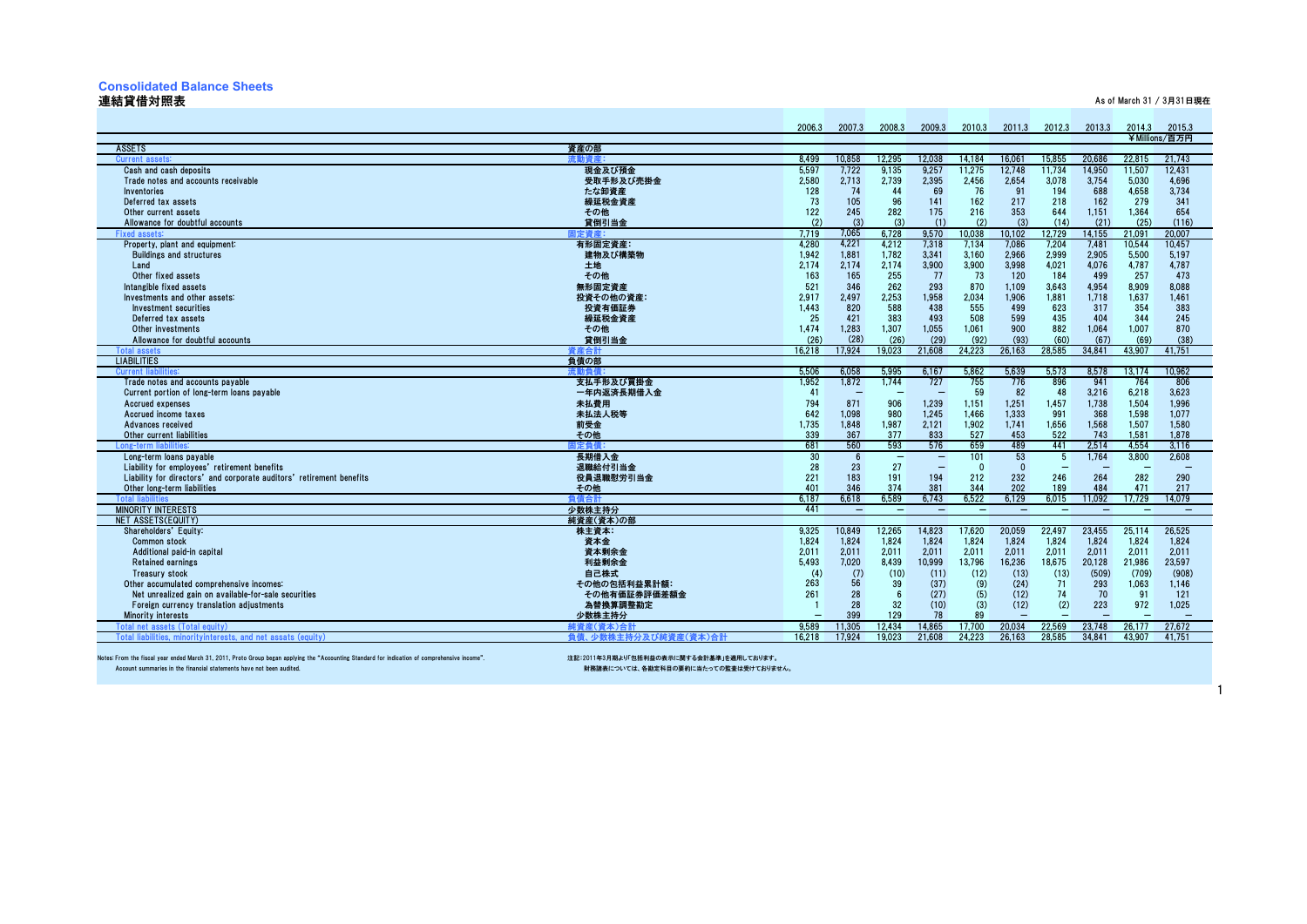#### **Consolidated Statements of Income**

#### 連結損益計算書

#### For the year ended March 31 / 3月31日に終了した連結会計年度

|                                                                             |                                         | 2006.3          | 2007.3 | 2008.3 | 2009.3 | 2010.3 | 2011.3 | 2012.3 | 2013.3  | 2014.3 | 2015.3        |
|-----------------------------------------------------------------------------|-----------------------------------------|-----------------|--------|--------|--------|--------|--------|--------|---------|--------|---------------|
|                                                                             |                                         |                 |        |        |        |        |        |        |         |        | ¥Millions/百万円 |
| Net sales                                                                   | 売上高                                     | 19,952          | 21,238 | 22,893 | 23,657 | 25,682 | 28,779 | 30,582 | 38,287  | 54,761 | 48,602        |
| Cost of sales                                                               | 売上原価                                    | 9.704           | 9.580  | 9,973  | 9,064  | 10.273 | 11.712 | 13.283 | 20,636  | 33.514 | 28,324        |
| Gross profi                                                                 | 売上総利#                                   | 10.247          | 11.658 | 12.920 | 14.592 | 15.409 | 17.067 | 17.298 | 17.650  | 21.246 | 20,277        |
| Selling, general and administrative expenses:                               | 販売費及び一般管理費:                             | 8.237           | 8.669  | 9.149  | 9,208  | 9,310  | 10,955 | 11,451 | 13,440  | 16.510 | 16,044        |
| Personal expenses                                                           | 人件費                                     | 4,020           | 4,116  | 4,291  | 4,469  | 4,920  | 5,414  | 5,475  | 5,957   | 7.086  | 7,358         |
| Advertising and promotion expenses                                          | 広告宣伝費及び販売促進費                            | 1.420           | 1.740  | 2.070  | 2.043  | 1.659  | 2.152  | 2,505  | 3.266   | 3.147  | 2.905         |
| <b>Others</b>                                                               | その他                                     | 2.796           | 2.812  | 2.788  | 2,695  | 2.730  | 3,388  | 3.469  | 4,216   | 6.276  | 5,780         |
| Operating income                                                            | 【掌利希                                    | 2.010           | 2.988  | 3.771  | 5.384  | 6.098  | 6.111  | 5.846  | 4.209   | 4.735  | 4.233         |
| Non-operating income:                                                       | 営業外収益:                                  | 48              | 176    | 95     | 95     | 89     | 283    | 185    | 228     | 445    | 441           |
| Interest income                                                             | 受取利息                                    |                 |        |        | 11     | 13     | 15     | 20     | 18      | 25     | 31            |
| Dividend income                                                             | 受取配当金                                   |                 | 11     | 15     | 14     |        |        |        | $\circ$ | 12     | 12            |
| Others                                                                      | その他                                     | 36              | 158    | 74     | 69     | 70     | 262    | 157    | 200     | 407    | 397           |
| Non-operating expenses:                                                     | 営業外費用:                                  |                 | 28     | 29     | 79     | 22     | 18     | 29     | 66      | 171    | 126           |
| Interest expenses                                                           | 支払利息                                    |                 |        |        | ۰      |        |        |        | 20      | 86     | 63            |
| <b>Others</b>                                                               | その他                                     | 70              | 27     | 29     | 79     | 20     | 12     | 27     | 46      | 85     | 62            |
| Ordinary income                                                             |                                         | 1.987           | 3.136  | 3,837  | 5,400  | 6,165  | 6,375  | 6,002  | 4,371   | 5,009  | 4,548         |
| Extraordinary gains:                                                        | 特別利益:                                   | 300             | 387    | 91     | 64     |        |        |        |         | 234    | 431           |
| Gain on sales of property, plant and equipment                              | 固定資産売却益                                 | 19              |        |        |        |        |        |        |         | 229    | 29            |
| Gain on sales of investment securities                                      | 投資有価証券売却益                               |                 | 297    |        | 13     |        |        |        |         |        |               |
| Others                                                                      | その他                                     | 28 <sup>°</sup> | 85     | 90     | 50     |        |        |        |         |        | 401           |
| Extraordinary losses:                                                       | 特別損失:                                   | 788             | 491    | 264    | 328    | 173    | 727    | 344    | 430     | 314    | 426           |
| Loss on sales and disposals of property, plant and equipment                | 固定資産除却及び売却損                             | 63              | 29     | 68     | 54     | 35     |        |        |         | 70     | 30            |
| Loss on devaluation of investment securities                                | 投資有価証券評価損                               | 32              | 408    | 186    | 152    | 77     |        |        |         |        | <b>g</b>      |
| One-time Amortization of goodwill                                           | のれん一時償却額                                |                 |        |        |        |        | 242    | 80     |         |        |               |
| <b>Others</b>                                                               | その他                                     | 692             | 53     |        | 121    | 60     | 438    | 250    | 415     | 244    | 386           |
| Income before income taxes and minority interests                           | 税金等調整前当期純利益                             | 1.499           | 3,032  | 3,664  | 5,135  | 5,998  | 5,654  | 5,666  | 3,944   | 4.930  | 4,553         |
| Current                                                                     | 法人税、住民税及び事業税                            | 1,028           | 1.586  | 1.753  | 2,131  | 2.495  | 2.575  | 2,272  | 1.544   | 2,389  | 2,162         |
| Deferred                                                                    | 法人税等調整額                                 | (119)           | (268)  | 62     | (133)  | (38)   | (122)  | 118    | 109     | (87)   | g             |
| Minority interests (losses)                                                 | 少数株主利益(損失)                              | (7)             | (51)   | 10     | (49)   | 11     |        |        |         |        |               |
| Net income                                                                  |                                         | 598             | 1.766  | 1.838  | 3.187  | 3.529  | 3.197  | 3.275  | 2.290   | 2.627  | 2.381         |
| <b>EBITD</b>                                                                | <b>EBITDA</b>                           | 2,337           | 3.360  | 4.078  | 5,628  | 6.490  | 6,856  | 6,540  | 5,161   | 6.483  | 6,039         |
| Net income (Before Amortization of goodwill                                 |                                         | 707             | 1.890  | 1.915  | 3,223  | 3,621  | 3,620  | 3,680  | 2,836   | 3,555  | 3,308         |
|                                                                             |                                         |                 |        |        |        |        |        |        |         |        |               |
| Notes: Account summaries in the financial statements have not been audited. | 注記:財務諸表については、各勘定科目の要約に当たっての監査は受けておりません。 |                 |        |        |        |        |        |        |         |        |               |
| $EBITDA = operating income + depreciation + amortization of good will$      | EBITDA=営業利益+減価償却費+のれん償却額                |                 |        |        |        |        |        |        |         |        |               |
| Net income = Net income + amortization of goodwill                          | 調整後当期練利益=当期練利益+のれん償却額                   |                 |        |        |        |        |        |        |         |        |               |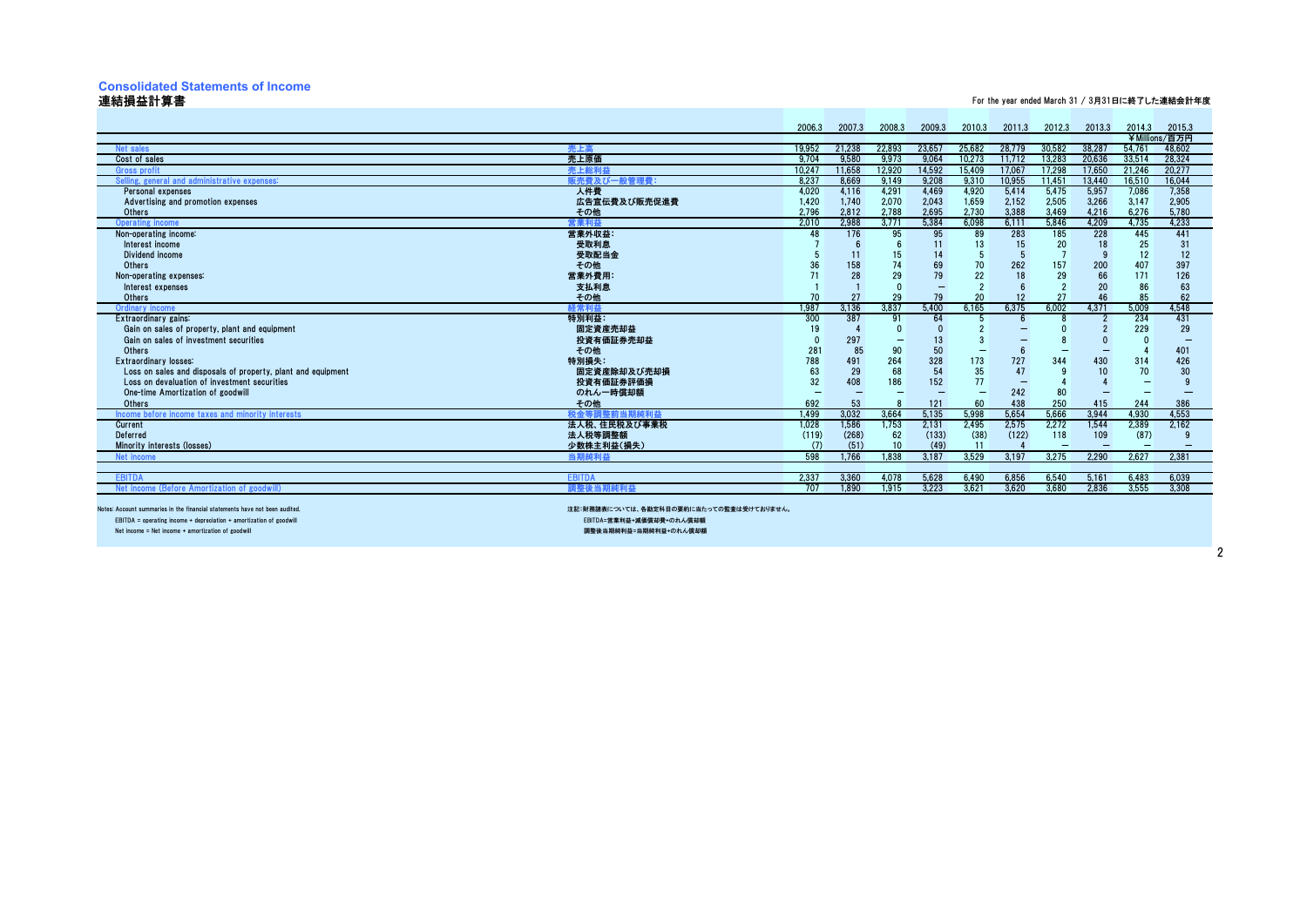#### **Consolidated Statements of Cash Flows**

#### 連結キャッシュ・フロー計算書

For the year ended March 31 / 3月31日に終了した連結会計年度

|                                                                                                            |                              | 2006.3                         | 2007.3                   | 2008.3                           | 2009.3                           | 2010.3                   | 2011.3                                               | 2012.3                            | 2013.3                   | 2014.3                   | 2015.3<br>¥Millions/百万円       |
|------------------------------------------------------------------------------------------------------------|------------------------------|--------------------------------|--------------------------|----------------------------------|----------------------------------|--------------------------|------------------------------------------------------|-----------------------------------|--------------------------|--------------------------|-------------------------------|
| Operating activities:                                                                                      | 営業活動によるキャッシュ・フロー:            |                                |                          |                                  |                                  |                          |                                                      |                                   |                          |                          |                               |
| Income before income taxes                                                                                 | 税金等調整前当期純利益                  | 1.499                          | 3.032                    | 3.664                            | 5.135                            | 5.998                    | 5.654                                                | 5.666                             | 3.944                    | 4.930                    | 4.553                         |
| Depreciation and amortization                                                                              | 減価償却費                        | 217                            | 247                      | 230                              | 207                              | 299                      | 322                                                  | 288                               | 404                      | 819                      | 879                           |
| Impairment loss                                                                                            | 減損損失                         | 681                            | 26                       | $\qquad \qquad -$                | 52                               | $\overline{\phantom{0}}$ | 367                                                  | 230                               | 345                      | 126                      | 384                           |
| Amortization of goodwill                                                                                   | のれん償却額                       | 109                            | 124                      | 77                               | 36                               | 91                       | 422                                                  | 405                               | 546                      | 928                      | 926                           |
| One-time Amortization of goodwill                                                                          | のれん一時償却額                     |                                |                          |                                  |                                  |                          | 242                                                  | 80                                |                          |                          |                               |
|                                                                                                            |                              | (12)                           |                          | (21)                             |                                  |                          | (21)                                                 | (27)                              | (27)                     |                          |                               |
| Interest and dividend income                                                                               | 受取利息及び受取配当金                  |                                | (18)                     | $\Omega$                         | (25)<br>$\overline{\phantom{0}}$ | (18)                     | 6                                                    | $\overline{2}$                    | 20                       | (38)<br>86               | (43)<br>63                    |
| Interest expense                                                                                           | 支払利息                         |                                |                          |                                  |                                  | $\overline{2}$           |                                                      |                                   |                          |                          |                               |
| Decrease (increase) in notes and accounts receivable                                                       | 売上債権の増減額(増加)                 | 72                             | (248)                    | (50)                             | 470                              | 35                       | 232                                                  | (615)                             | (366)                    | (670)                    | 775                           |
| Decrease (increase) in inventories                                                                         | たな卸資産の増減額(増加)                | (38)                           | 45                       | 30                               | (27)                             | $\overline{1}$           | (7)                                                  | (103)                             | 232                      | (638)                    | 929                           |
| Increase (decrease) in notes and accounts payable                                                          | 仕入債務の増減額(減少)                 | (60)                           | (80)                     | (127)                            | (1,020)                          | (62)                     | (113)                                                | 90                                | 18                       | (285)                    | 28                            |
| Others                                                                                                     | その他                          | (129)                          | 130                      | 386                              | 768                              | (71)                     | (522)                                                | 127                               | (27)                     | 366                      | 780                           |
| Subtotal                                                                                                   | 小計                           | 2.341                          | 3.261                    | 4.189                            | 5.596                            | 6.275                    | 6.582                                                | 6.145                             | 5.090                    | 5.624                    | 9.277                         |
| Interest and dividends received                                                                            | 利息及び配当金の受取額                  | 12                             | 18                       | 21                               | 25                               | 18                       | 21                                                   | 26                                | 29                       | 38                       | 43                            |
| Interest paid                                                                                              | 利息の支払額                       | (1)                            | (1)                      | $\Omega$                         |                                  | (2)                      | (6)                                                  | (2)                               | (21)                     | (90)                     | (62)                          |
| Income taxes paid                                                                                          | 法人税等の支払額                     | (750)                          | (1.119)                  | (1.889)                          | (1, 871)                         | (2.286)                  | (2,701)                                              | (2,613)                           | (2, 181)                 | (1, 337)                 | (2.681)                       |
| Others                                                                                                     | その他                          |                                |                          |                                  |                                  |                          |                                                      |                                   |                          |                          |                               |
| Net cash provided by (used in) operating activities                                                        | 営業活動によるキャッシュ・フロー             | 1.602                          | 2,158                    | 2,321                            | 3,750                            | 4.005                    | 3,896                                                | 3.556                             | 2.917                    | 4.235                    | 6.577                         |
| <b>Investing activit</b><br>Net decrease (increase) of time deposits                                       | 投資活動によるキャッシュ・フロー             | $\overline{\phantom{m}}$       | 31                       |                                  | 300                              | 79                       | (210)                                                | 60                                | (78)                     | (22)                     | 107                           |
|                                                                                                            | 定期預金の純増減額(増加)                | (113)                          | (137)                    | $\overline{2}$                   | (2,852)                          | (535)                    |                                                      |                                   |                          | (1.067)                  | (351)                         |
| Purchase of property, plant and equipment                                                                  | 有形固定資産の取得による支出               |                                | <b>q</b>                 | (194)<br>-5                      | $\Omega$                         |                          | (438)                                                | (359)<br>$\Omega$                 | (690)<br>-3              |                          |                               |
| Proceeds from sales of property, plant and equipment                                                       | 有形固定資産の売却による収入               | 46                             |                          |                                  |                                  | -5                       |                                                      |                                   |                          | 565                      | 37                            |
| Purchase of intangible fixed assets                                                                        | 無形固定資産の取得による支出               | (81)<br>(438)                  | (65)                     | (103)                            | (78)                             | (69)                     | (58)                                                 | (356)                             | (1, 120)                 | (839)                    | (558)                         |
| Purchase of investment securities                                                                          | 投資有価証券の取得による支出               | $\Omega$                       | (406)                    | (85)<br>$\equiv$                 | (175)<br>32                      | (300)                    | $\overline{\phantom{m}}$<br>$\overline{\phantom{0}}$ |                                   | $\mathbf{0}$             | (10)                     | $\qquad \qquad -$<br>$\equiv$ |
| Proceeds from sales of investment securities                                                               | 投資有価証券の売却による収入               |                                | 402                      |                                  |                                  | 90                       |                                                      | 14                                |                          | - 5                      |                               |
| Purchase of equity in affiliated companies                                                                 | 関係会社株式の取得による支出               | -                              |                          | $\overline{\phantom{0}}$         | $\overline{\phantom{0}}$         | $\overline{\phantom{0}}$ | $\overline{\phantom{0}}$                             | $\overline{\phantom{0}}$          | $\overline{\phantom{0}}$ | $\overline{\phantom{0}}$ | -                             |
| Investments in affiliated companies                                                                        | 関係会社への出資による支出                |                                |                          | $\overline{\phantom{0}}$         |                                  |                          |                                                      |                                   |                          |                          |                               |
| Purchase of investments in subsidiaries resulting in change in scope of consolidation                      | 連結の範囲の変更を伴う子会社株式の取得による支出     | (11)                           |                          | $\overline{\phantom{0}}$         | -                                | (258)                    | (621)                                                | (2.842)                           | -                        | (3,215)                  | (90)                          |
| Proceeds from purchase of investments in subsidiaries resulting in change in scope of consolidation        | 連結の範囲の変更を伴う子会社株式の取得による収入     | $\overline{2}$                 |                          |                                  |                                  |                          |                                                      |                                   |                          |                          |                               |
| Payments for sales of investments in subsidiaries resulting in change in scope of consolidation            | 連結の範囲の変更を伴う子会社株式の売却による支出     |                                | $\overline{\phantom{0}}$ | $\overline{\phantom{0}}$         | (2)                              |                          | (73)                                                 |                                   | $\overline{\phantom{0}}$ | $\overline{\phantom{0}}$ | $\overline{\phantom{0}}$      |
| Proceeds from sales of investments in subsidiaries resulting in change in scope of consolidation<br>Others | 連結の範囲の変更を伴う子会社株式の売却による収入     | $\overline{\phantom{m}}$<br>83 | 435                      | $\overline{\phantom{m}}$<br>(99) | $\qquad \qquad -$<br>(173)       | $\overline{\phantom{0}}$ | (224)                                                | $\overline{\phantom{0}}$<br>(122) | 682                      |                          | (56)                          |
| Net cash provided by (used in) investing activities                                                        | その他<br>投資活動によるキャッシュ・フロー      | (512)                          | 269                      | (474)                            | (2.949)                          | (154)<br>(1.141)         | (1.625)                                              | (3.606)                           | (1.203)                  | (710)<br>(5.294)         | (914)                         |
| <b>Financing activi</b>                                                                                    | 財務活動によるキャッシュ・フロ・             |                                |                          |                                  |                                  |                          |                                                      |                                   |                          |                          |                               |
| Increase (decrease) in short-term loans pavable, net                                                       | 短期借入金の純増減額(減少)               | $\overline{\phantom{a}}$       | (20)                     | -                                | 3                                | (7)                      | $\overline{\phantom{m}}$                             | $\qquad \qquad -$                 | (2)                      | 774                      | (474)                         |
| Increase (decrease) in long-term loans payable, net                                                        | 長期借入金の純増減額(減少)               | (53)                           | (44)                     | $\overline{\phantom{0}}$         | $\overline{\phantom{0}}$         | (32)                     | (236)                                                | (82)                              | 2,601                    | (2.486)                  | (3, 357)                      |
| Redemption of bonds                                                                                        | 社債償還による支出                    |                                |                          | $\overline{\phantom{0}}$         |                                  |                          |                                                      | $\overline{\phantom{0}}$          | (78)                     | (42)                     |                               |
| Repurchase of treasury stock                                                                               | 自己株式の取得による支出                 | $\Omega$                       | (2)                      | (2)                              | (1)                              | (1)                      | $\mathbf{0}$                                         | $\Omega$                          | (495)                    | (199)                    | (198)                         |
| Proceeds from disposal of treasury stock                                                                   | 自己株式の処分による収入                 | $\overline{\phantom{0}}$       | $\overline{\phantom{a}}$ | $\overline{\phantom{0}}$         | $\Omega$                         | $\Omega$                 |                                                      | ۰                                 | $\Omega$                 | $\mathbf{0}$             | $\mathbf{0}$                  |
| Proceeds from stock issuance to minority shareholders                                                      | 少数株主からの払込みによる収入              | 546                            | -                        | $\overline{\phantom{0}}$         |                                  |                          |                                                      |                                   |                          |                          |                               |
| Cash dividends paid                                                                                        | 配当金の支払額                      | (174)                          | (217)                    | (417)                            | (627)                            | (732)                    | (759)                                                | (824)                             | (836)                    | (766)                    | (790)                         |
| Cash dividends paid to minority shareholders                                                               | 少数株主への配当金の支払額                | (8)                            | (15)                     | (16)                             | $\qquad \qquad -$                |                          |                                                      |                                   |                          |                          |                               |
| Others                                                                                                     | その他                          | $\overline{\phantom{0}}$       | $\overline{\phantom{0}}$ | $\overline{\phantom{0}}$         | -                                | -                        | $\overline{\phantom{0}}$                             | $\overline{\phantom{0}}$          | $\overline{\phantom{0}}$ | $\overline{\phantom{0}}$ | -                             |
| Net cash provided by (used in) financing activities                                                        | 財務活動によるキャッシュ・フロー             | 309                            | (300)                    | (437)                            | (624)                            | (773)                    | (996)                                                | (907)                             | 1.187                    | (2.720)                  | (4, 821)                      |
| Foreign currency translation adjustments on cash and cash equivalents                                      | !金同等物に係る換算差<br>現金及び現         | $\mathbf{3}$                   | 28                       | - 6                              | (54)                             | -8                       | (5)                                                  | $\mathbf{A}$                      | 215                      | 236                      | 91                            |
| Net increase (decrease) in cash and cash equivalents                                                       | 現金及び現金同<br><b>「物の増減額(減少)</b> | 1.403                          | 2.156                    | 1.415                            | 121                              | 2.100                    | 1.269                                                | (952)                             | 3.116                    | (3.543)                  | 933                           |
| Cash and cash equivalents, beginning of yea                                                                | 現金及び現<br><b>F物の期首残る</b>      | 4.010                          | 5.413                    | 7,569                            | 8,985                            | 9.107                    | 11.207                                               | 12.476                            | 11,524                   | 14.640                   | 11.097                        |
| Cash and cash equivalents of eliminated consolidated subsidiaries, beginning of year                       | 現金及び現金同等物の減少額(連)<br>除外)      | $\qquad \qquad -$              | $\qquad \qquad -$        | $\qquad \qquad -$                | $-$                              | $\qquad \qquad -$        | $\qquad \qquad -$                                    | $\qquad \qquad -$                 | $\qquad \qquad -$        | $\qquad \qquad -$        | $\overline{\phantom{0}}$      |
| Cash and cash equivalents of newly conso<br>dated subsidiaries, beginning of vear                          | 現金及び現<br>иのt                 | $\qquad \qquad -$              | $\qquad \qquad -$        | $\qquad \qquad -$                | $\equiv$                         | $\overline{\phantom{a}}$ | $\overline{\phantom{m}}$                             | $\overline{\phantom{0}}$          | $\overline{\phantom{0}}$ | $\equiv$                 | $\qquad \qquad -$             |
| Cash and cash equivalents, end of year                                                                     | 現金及び現金同等物の期末残高               | 5.413                          | 7.569                    | 8.985                            | 9.107                            | 11.207                   | 12.476                                               | 11.524                            | 14.640                   | 11.097                   | 12.030                        |
|                                                                                                            |                              |                                |                          |                                  |                                  |                          |                                                      |                                   |                          |                          |                               |

Notes: Account summaries in the financial statements have not been audited.

注記:財務諸表については、各勘定科目の要約に当たっての監査は受けておりません。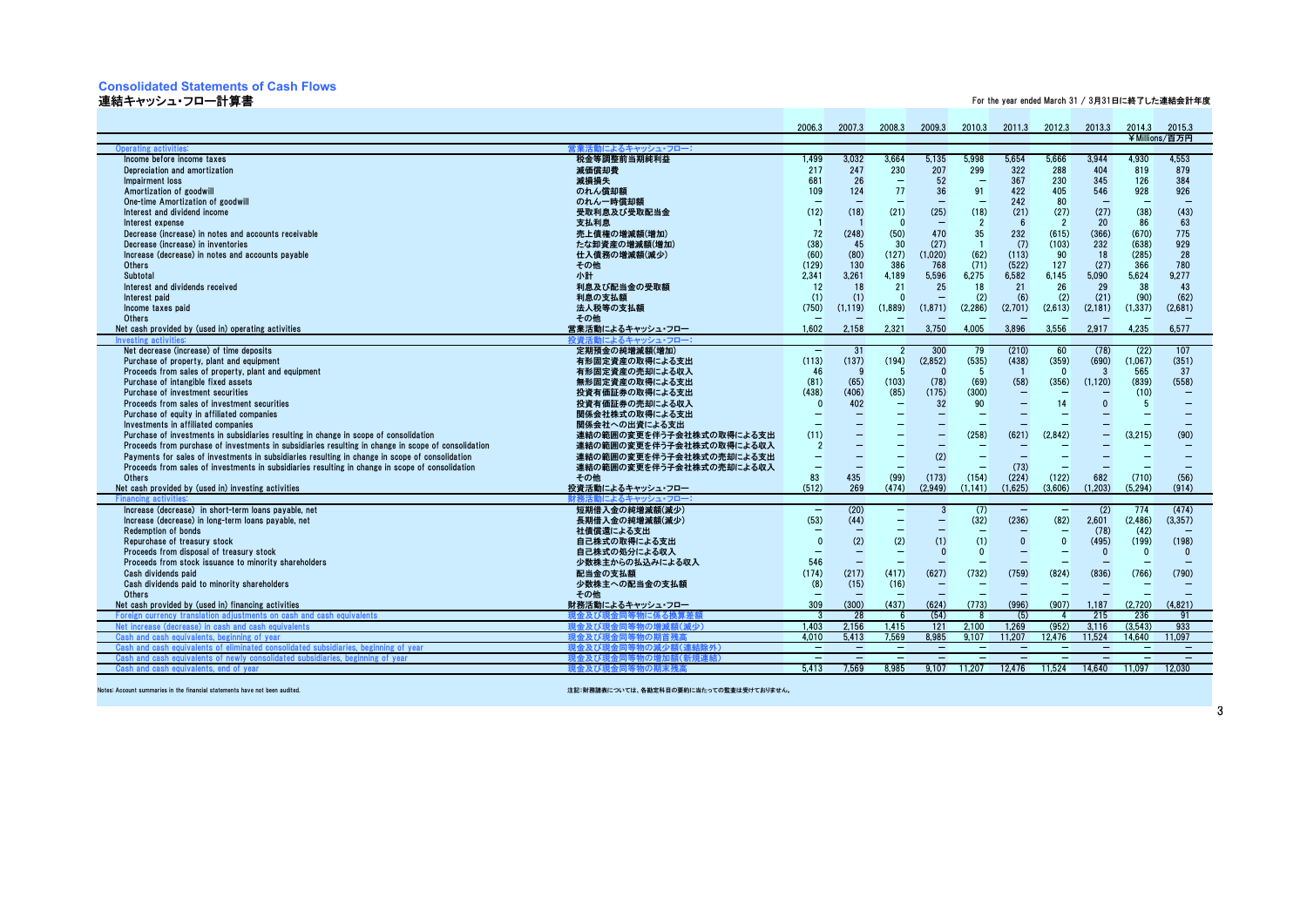# **Segment Information** セグメント別業績

For the year ended March 31 / 3月31日に終了した連結会計年度

|                                                           | 2006.3  | 2007.3  | 2008.3  | 2009.3  | 2010.3  | 2011.3   | 2012.3   | 2013.3   | 2014.3  | 2015.3        |
|-----------------------------------------------------------|---------|---------|---------|---------|---------|----------|----------|----------|---------|---------------|
|                                                           |         |         |         |         |         |          |          |          |         | ¥Millions/百万円 |
| <b>Vet sales by business segment</b><br>セグメント別売上高         |         |         |         |         |         |          |          |          |         |               |
| 自動車関連情報<br>Automobile-related                             | 19,070  | 20,138  | 21,546  | 21,889  | 22,858  | 25,566   | 26,704   | 33,687   | 50,138  | 44,056        |
| 情報登録·掲載料<br>Information Registration Fee                  | 16,296  | 17,359  | 18,400  | 18,872  | 19,039  | 19,831   | 19,830   | 20,413   | 20,744  | 21,028        |
| 情報提供料<br><b>Information Service Fee</b>                   | 2,774   | 2,778   | 3,145   | 3,017   | 3,818   | 5,735    | 6,873    | 13,273   | 29,394  | 23,027        |
| 生活関連情報<br>Lifestyle-related                               | 580     | 675     | 882     | 1,345   | 2,286   | 2,616    | 3,470    | 3,837    | 3,541   | 3,393         |
| <b>Real Estate</b><br>不動産                                 | 174     | 160     | 174     | 194     | 205     | 181      | 166      | 163      | 167     | 164           |
| その他<br>Others                                             | 127     | 263     | 291     | 227     | 332     | 415      | 240      | 597      | 913     | 988           |
| 合計<br>Total                                               | 19,952  | 21,238  | 22,893  | 23,657  | 25,682  | 28,779   | 30,582   | 38,287   | 54,761  | 48,602        |
|                                                           |         |         |         |         |         |          |          |          |         |               |
|                                                           |         |         |         |         |         |          |          |          |         | ¥Millions/百万円 |
| セグメント別営業利益<br>Operating income by business segment        |         |         |         |         |         |          |          |          |         |               |
| 自動車関連情報<br>Automobile-related                             | 4,127   | 5,036   | 5,573   | 7,034   | 7,590   | 7,281    | 7,272    | 5,916    | 6,217   | 5,624         |
| 生活関連情報<br>Lifestyle-related                               | (155)   | (89)    | (24)    | 62      | 162     | 301      | 228      | 131      | 248     | 338           |
| <b>Real Estate</b><br>不動産                                 | 58      | 58      | 71      | 70      | 105     | 104      | 83       | 85       | 69      | 96            |
| その他<br><b>Others</b>                                      | (269)   | (329)   | (123)   | (80)    | (35)    | (91)     | (149)    | (323)    | (140)   | (94)          |
| 管理部門<br><b>Management Division</b>                        | (1,749) | (1,687) | (1,725) | (1,701) | (1,725) | (1, 484) | (1, 589) | (1, 599) | (1,659) | (1,732)       |
| 合計<br>Total                                               | 2.010   | 2,988   | 3.771   | 5,384   | 6,098   | 6,111    | 5,846    | 4,209    | 4.735   | 4,233         |
|                                                           |         |         |         |         |         |          |          |          |         |               |
| 事業別売上高営業利益率<br>Operating income ratio by business segment |         |         |         |         |         |          |          |          |         |               |
| 自動車関連情報<br>Automobile-related                             | 21.6    | 25.0    | 25.9    | 32.1    | 33.2    | 28.5     | 27.2     | 17.6     | 12.4    | 12.8          |
| 生活関連情報<br>Lifestyle-related                               |         |         |         | 4.6     | 7.1     | 11.5     | 6.6      | 3.4      | 7.0     | 10.0          |
| <b>Real Estate</b><br>不動産                                 | 33.6    | 36.3    | 40.9    | 36.2    | 51.4    | 57.7     | 50.2     | 52.2     | 41.6    | 58.6          |
| その他<br><b>Others</b>                                      |         |         |         |         |         |          |          |          |         |               |
| 管理部門<br><b>Management Division</b>                        |         |         |         |         |         |          |          |          |         |               |
| 合計<br>Total                                               | 10.1    | 14.1    | 16.5    | 22.8    | 22.3    | 21.2     | 19.1     | 11.0     | 8.6     | 8.7           |
|                                                           |         |         |         |         |         |          |          |          |         |               |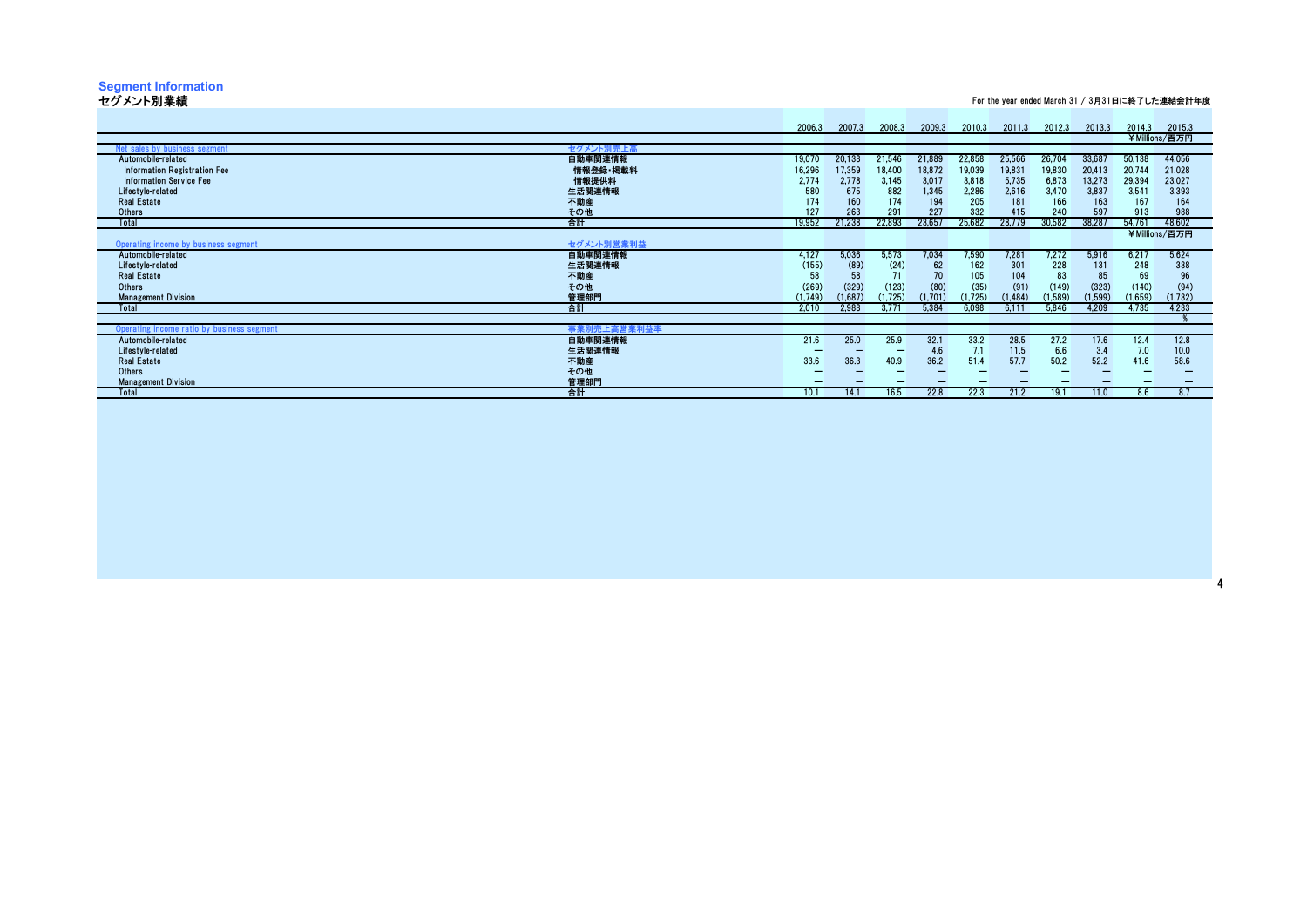#### **Financial Indicators**

#### 財務指標

|                                                                                                                                                                                                                                                                                                                                                                                                                                                                                                                                                                                                                                                                                                                                                                                                                                                                                                                                                                                                                                                                                                                                                                                                                                                                                                                                                                                                                                                                                                                                              |                                                                                                                                                                                                                                                                                                                                                                                                                                                                                                                                                                                                                           | 2006.3                                                                  | 2007.3                                                                   | 2008.3                                                                   | 2009.3                                                                     | 2010.3                                                                     | 2011.3                                                                     | 2012.3                                                                       | 2013.3                                                                       | 2014.3                                                                                     | 2015.3                                                                                                      |  |
|----------------------------------------------------------------------------------------------------------------------------------------------------------------------------------------------------------------------------------------------------------------------------------------------------------------------------------------------------------------------------------------------------------------------------------------------------------------------------------------------------------------------------------------------------------------------------------------------------------------------------------------------------------------------------------------------------------------------------------------------------------------------------------------------------------------------------------------------------------------------------------------------------------------------------------------------------------------------------------------------------------------------------------------------------------------------------------------------------------------------------------------------------------------------------------------------------------------------------------------------------------------------------------------------------------------------------------------------------------------------------------------------------------------------------------------------------------------------------------------------------------------------------------------------|---------------------------------------------------------------------------------------------------------------------------------------------------------------------------------------------------------------------------------------------------------------------------------------------------------------------------------------------------------------------------------------------------------------------------------------------------------------------------------------------------------------------------------------------------------------------------------------------------------------------------|-------------------------------------------------------------------------|--------------------------------------------------------------------------|--------------------------------------------------------------------------|----------------------------------------------------------------------------|----------------------------------------------------------------------------|----------------------------------------------------------------------------|------------------------------------------------------------------------------|------------------------------------------------------------------------------|--------------------------------------------------------------------------------------------|-------------------------------------------------------------------------------------------------------------|--|
| ROE: Return on equity<br>ROE (Before Amortization of goodwill): Return of equity<br><b>ROA: Return on assets</b><br>ROS: Return on sales<br>Operating income ratio<br><b>EBITDA</b> margin<br>EV/EBITDA (times)<br>Equity ratio<br><b>Current ratio</b>                                                                                                                                                                                                                                                                                                                                                                                                                                                                                                                                                                                                                                                                                                                                                                                                                                                                                                                                                                                                                                                                                                                                                                                                                                                                                      | 自己資本利益率<br>調整後自己資本利益率<br>総資産利益率<br>売上高利益率<br>売上高営業利益率<br>EBITDAマージン<br>EV/EBITDA (倍)<br>自己資本比率<br>流動比率                                                                                                                                                                                                                                                                                                                                                                                                                                                                                                                    | 6.4<br>7.4<br>12.7<br>3.0<br>10.1<br>11.7<br>3.3<br>59.1<br>154.3       | 17.2<br>17.7<br>18.4<br>8.3<br>14.1<br>15.8<br>4.9<br>60.8<br>179.2      | 15.8<br>15.8<br>20.8<br>8.0<br>16.5<br>17.8<br>3.9<br>64.7<br>205.1      | 23.5<br>22.8<br>26.6<br>13.5<br>22.8<br>23.8<br>2.1<br>68.4<br>195.2       | 21.8<br>21.5<br>26.9<br>13.7<br>23.7<br>25.3<br>3.4<br>72.7<br>241.9       | 17.0<br>18.3<br>25.3<br>11.1<br>21.2<br>23.8<br>2.8<br>76.6<br>284.8       | 15.4<br>16.3<br>21.9<br>10.7<br>19.1<br>21.4<br>2.6<br>79.0<br>284.5         | 9.9<br>11.4<br>13.8<br>6.0<br>11.0<br>13.5<br>4.0<br>68.2<br>241.1           | 10.5<br>12.9<br>12.7<br>4.8<br>8.6<br>11.8<br>4.4<br>59.6<br>173.2                         | 8.8<br>10.9<br>10.6<br>4.9<br>8.7<br>12.4<br>5.7<br>66.3<br>198.3                                           |  |
| BPS: Book value per share (*)<br>EPS: Earnings per share $(*)$<br>EPS (Before Amortization of goodwill): Earnings per share (*)<br>Dividend per share (*)<br>Dividend ratio<br>Dividend ratio (Before Amortization of goodwill)<br>Total return ratio<br>Total return ratio (Before Amortization of goodwill)<br>Dividend on equity ratio                                                                                                                                                                                                                                                                                                                                                                                                                                                                                                                                                                                                                                                                                                                                                                                                                                                                                                                                                                                                                                                                                                                                                                                                    | 1株当たり純資産(*)<br>1株当たり当期純利益 (*)<br>1株当たり調整後当期純利益 (*)<br>1株当たり配当金 (*)<br>配当性向<br>調整後配当性向<br>総還元性向<br>調整後総還元性向<br>自己資本配当率                                                                                                                                                                                                                                                                                                                                                                                                                                                                                                     | 457.18<br>27.55<br>33.81<br>8.33<br>30.2<br>25.5<br>30.3<br>25.6<br>1.9 | 521.21<br>84.39<br>90.33<br>13.75<br>17.8<br>16.6<br>17.9<br>16.8<br>2.8 | 588.12<br>87.84<br>91.53<br>25.00<br>28.5<br>27.3<br>28.6<br>27.5<br>4.5 | 706.76<br>152.33<br>154.06<br>35.00<br>23.0<br>22.7<br>23.0<br>22.8<br>5.4 | 841.80<br>168.72<br>173.10<br>35.00<br>20.7<br>20.2<br>20.8<br>20.2<br>4.5 | 957.67<br>152.85<br>173.05<br>37.50<br>24.5<br>21.7<br>24.6<br>21.7<br>4.2 | 1.078.86<br>156.59<br>175.95<br>42.50<br>27.1<br>24.2<br>27.1<br>24.2<br>4.2 | 1.154.20<br>109.96<br>136.19<br>37.50<br>34.1<br>27.5<br>55.6<br>44.9<br>3.4 | 1.280.38<br>128.39<br>173.74<br>37.50<br>29.2<br>21.6<br>36.8<br>27.2<br>3.1<br>¥ Million. | $\frac{2}{7}$ / 円. 9<br>1.361.64<br>116.76<br>162.17<br>38.00<br>32.5<br>23.4<br>40.9<br>29.4<br>2.9<br>百万円 |  |
| Net sales per employee<br>Operating income per employee<br>Net income per employee<br>Number of employees (persons)<br>Reference: Number of employees (Non-consolidated) (persons)                                                                                                                                                                                                                                                                                                                                                                                                                                                                                                                                                                                                                                                                                                                                                                                                                                                                                                                                                                                                                                                                                                                                                                                                                                                                                                                                                           | 従業員1人当たり売上高<br>従業員1人当たり営業利益<br>従業員1人当たり当期純利益<br>従業員数(人)<br>参考:単体の従業員数(人)                                                                                                                                                                                                                                                                                                                                                                                                                                                                                                                                                  | 32.0<br>3.2<br>0.9<br>622<br>504                                        | 32.6<br>4.5<br>2.7<br>650<br>544                                         | 33.4<br>5.5<br>2.6<br>685<br>577                                         | 33.0<br>7.5<br>4.4<br>716<br>607                                           | 32.1<br>7.6<br>4.4<br>798<br>618                                           | 32.8<br>6.9<br>3.6<br>875<br>640                                           | 32.0<br>6.1<br>3.4<br>954<br>644                                             | 34.7<br>3.8<br>2.1<br>1,103<br>707                                           | 42.3<br>3.6<br>2.0<br>1,292<br>682                                                         | 35.7<br>3.1<br>1.7<br>1,358<br>670                                                                          |  |
| Notes: $ROE = net income \div total equity \times 100$ (the average of the opening and closing balances)<br>ROE (Before Amortization of goodwill) = Net income (Before Amortization of goodwill) ÷ total equity x 100 (the average of the opening and closing balances)<br>$ROA =$ ordinary income $\div$ total assets x 100 (the average of the opening and closing balances)<br>$ROS = net income \div net sales \times 100$<br>Operating income ratio = operating income $\div$ net sales x 100<br>EBITDA margin = EBITDA $\div$ net sales x 100<br>EV/EBITDA = (Total market value + Cash and cash deposits $-$ Interest-bearing debt) $\div$ EBITDA<br>Equity ratio = total equity $\div$ total assets x 100<br>Current ratio = current assets $\div$ current liabilities x 100<br>Dividend ratio = dividend $\div$ net income x 100<br>Dividend ratio (Before Amortization of goodwill) = dividend ÷ net income (Before Amortization of goodwill) x 100<br>Total return ratio = (dividend + stock buybacks) $\div$ net income x 100<br>Total return ratio(Before Amortization of goodwill) = (dividend + stock buybacks) ÷ net income (Before Amortization of goodwill) x 100<br>Dividend on equity ratio = dividend ratio $x$ return on equity<br>(*) A 1-to-1.2 stock split was conducted on November 1, 2006.<br>Per share data has been adjusted retroactively to reflect this stock split<br>A 1-to-2 stock split was conducted on October 1, 2012.<br>Per share data has been adjusted retroactively to reflect this stock split | 注記 自己資本利益率=当期純利益÷期首·期末平均自己資本×100<br>調整後自己資本利益率=調整後当期純利益÷期首·期末平均自己資本×100<br>総資産利益率=経常利益÷期首·期末平均総資産×100<br>売上高利益率=当期純利益÷売上高×100<br>売上高営業利益率=営業利益÷売上高×100<br>EBITDAマージン=EBITDA÷売上高×100<br>EV/EBITDA = (時価総額+現金及び預金 ー 有利子負債) ÷ EBITDA<br>自己資本比率=自己資本÷総資産×100<br>流動比率=流動資産÷流動負債×100<br>配当性向=配当総額÷当期純利益 x 100<br>調整後配当性向=配当総額÷調整後当期純利益 × 100<br>総還元性向=(配当総額+自社株買い総額)÷当期純利益 × 100<br>調整後総還元性向(配当総額+自社株買い総額)÷調整後当期純利益 × 100<br>自己資本配当率=配当性向×自己資本利益率<br>(*) 2006年11月1日付で普通株式1株につき1.2株の割合をもって株式分割しております。<br>2006年3月期以前の数値は、株式分割の影響を遡及して調整しています。<br>2012年10月1日付で普通株式1株につき2株の割合をもって株式分割しております。<br>2012年3月期以前の数値は、株式分割の影響を遡及して調整しています。 |                                                                         |                                                                          |                                                                          |                                                                            |                                                                            |                                                                            |                                                                              |                                                                              |                                                                                            |                                                                                                             |  |

5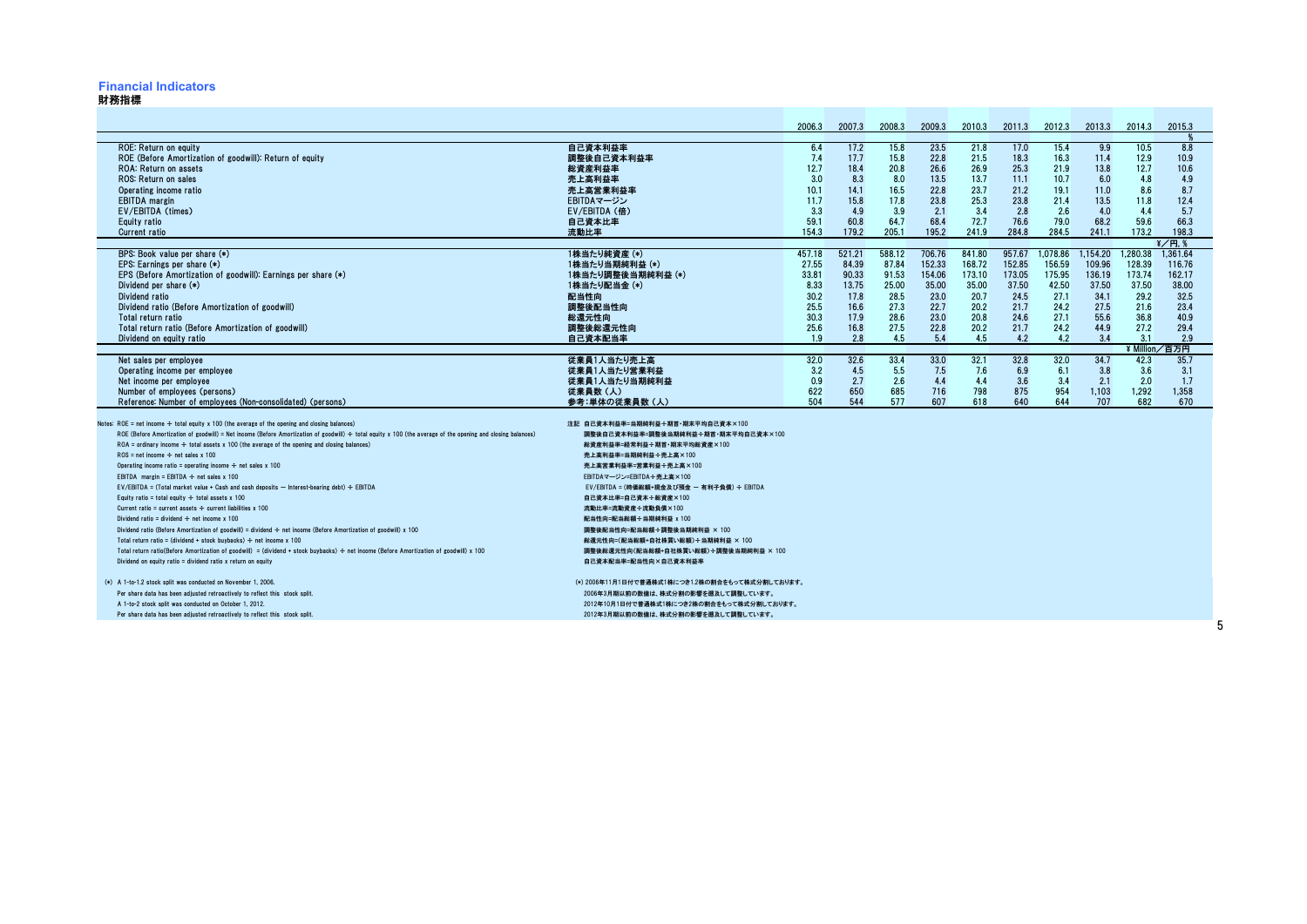# **Reference: Quarterly Results** ① **Consolidated Balance Sheets**

連結貸借対照表 As of March 31 / 3月31日現在

#### 2012.3\_1Q 2012.3\_2Q 2012.3\_3Q 2012.3\_4Q 2013.3\_1Q 2013.3\_2Q 2013.3\_3Q 2013.3\_4Q 2014.3\_1Q 2014.3\_2Q 2014.3\_3Q 2014.3\_4Q 2015.3\_1Q 2015.3\_2Q 2015.3\_3Q 2015.3\_4Q

|                                          |              |        |        |        |        |        |        |        |        |        |                   |        |        |        |        |        | ¥Millions/百万円 |
|------------------------------------------|--------------|--------|--------|--------|--------|--------|--------|--------|--------|--------|-------------------|--------|--------|--------|--------|--------|---------------|
| <b>ASSETS</b>                            | 資産の部         |        |        |        |        |        |        |        |        |        |                   |        |        |        |        |        |               |
| Current assets                           | #動資産:        | 15.905 | 15.050 |        | 15.855 | 7 Q.R  |        | 18.58  |        |        |                   |        |        |        |        | 22.636 | 21,743        |
| <b>Fixed assets:</b>                     | <b>司定資産:</b> | 10,265 | 13.002 |        | 2.72   |        |        | 13 74: |        |        |                   |        |        |        | 20.426 | 20.441 | 20,007        |
| <b>Total assets</b>                      | 6産合計         | 26.171 | 28.061 | 27.752 | 28.585 | 31,886 | 33.35  | 32.326 |        | 43.37  | 45.00             | 44.08  | 43.90  | 41.759 | 43.043 | 43.077 | 41.751        |
| <b>LIABILITIES</b>                       | 負債の部         |        |        |        |        |        |        |        |        |        |                   |        |        |        |        |        |               |
| <b>Current liabilities</b>               | を動負く         | 5.219  | 6.300  | 5493   | 5.573  | 7587   | 8.502  | ' 322  | 3578   | 12.140 | 13913             | 13.255 | 13.174 | 11100  | 11.914 | 11.738 | 10.962        |
| Long-term liabilities:                   | <b>国定負化</b>  | 465    |        |        |        | .069   | .01    | .06    | /51/   | 178    | 6 439             | 5.863  | 1.554  | 150    | 3.820  | 3.637  | 3.116         |
| <b>Total liabilities</b>                 |              | 5.685  | 6.747  | 5.934  | 6.015  | 8.657  | 9.514  | 8.386  |        | 9.31   | 20.352            | 19119  | 17.729 | 15.25  | 15.735 | 15.375 | 14.079        |
| NET ASSETS(EQUITY)                       | 純資産(資本)の部    |        |        |        |        |        |        |        |        |        |                   |        |        |        |        |        |               |
| Shareholders' Equity:                    | 株主資本:        | 20.494 | 21.309 | 21.810 | 22.49  | 23.135 | 23.79  | 23.828 | 23.455 | 23.63  | 24.182            | 24.51  |        | 25.704 |        | 26,687 | 26,525        |
| <b>Common stock</b>                      | 資本金          | 1,824  | 1.824  | 1.824  | 1,824  | 1,824  | 1,824  | 1,824  | 1.824  | 1,824  | 1.824             | 1.824  | 1.824  | 1.824  | 1.824  | 1.824  | 1.824         |
| Additional paid-in capital               | 資本剰余金        | 2,011  | 2.011  | 2.011  | 2,011  | 2.011  | 2,011  | 2.011  | 2.011  | 2,011  | 2.011             | 2.011  | 2,011  | 2.011  | 2,011  | 2.011  | 2,011         |
| <b>Retained earnings</b>                 | 利益剰余金        | 16,671 | 17.486 | 17.987 | 18,675 | 19.313 | 19.971 | 20,249 | 20.128 | 20,504 | 21.055            | 21.385 | 21,986 | 22.57  | 23.373 | 23.758 | 23,597        |
| Treasury stock                           | 自己株式         | (13)   | (13)   | (13)   | (13)   | (13)   | (13)   | (257)  | (509)  | (708)  | (708)             | (709)  | (709)  | (709)  | (709)  | (907)  | (908)         |
| Other accumulated comprehensive incomes: | その他の包括利益累計額: |        |        |        |        |        |        |        | 293    |        | 465               | 452    | 1.063  | 803    | 807    | 1.014  | 1,146         |
| <b>Minority interests</b>                | 少数株主持分       |        |        |        |        |        |        |        |        |        |                   |        |        |        |        |        |               |
|                                          | 吨資産(資本)合     | 20.486 | 21.313 | 21.81  | 22.56  | 23.229 | 23.83  | 23.94  | 23 748 | 24.05  | 24.648            | 24.96  | 26.17  | 26.50° | 27.308 | 27.701 | 27,672        |
| $and not non-0$                          |              | 26.171 | 28,06  | 27.752 | 28.585 | 31,886 |        | 32,32  |        | 43,37  | 45,0 <sup>7</sup> | 44 08  | 43,90  |        | 43,043 | 43,07  | 41.751        |
|                                          |              |        |        |        |        |        |        |        |        |        |                   |        |        |        |        |        |               |

Notes: From the fiscal year ended March 31, 2011, Proto Group began applying the "Accounting Standard for indication of comprehensive income". 注記:2011年3月期より包括為利益の表示に関する会計基準」を適用しておりませ<br>Account summaries in the financial st

Account summaries in the financial statements have not been audited. 財務諸表については、各勘定科目の要約に当たっての監査は受けておりません。

## **Consolidated Statements of Income** 連結損益計算書

| 連結損益計算書                                                    |              |                                                                                                                                                                                                                                 |                  |       |            |      |       |       |       |       |         |        |       |               |                  |        |               |
|------------------------------------------------------------|--------------|---------------------------------------------------------------------------------------------------------------------------------------------------------------------------------------------------------------------------------|------------------|-------|------------|------|-------|-------|-------|-------|---------|--------|-------|---------------|------------------|--------|---------------|
|                                                            |              |                                                                                                                                                                                                                                 |                  |       |            |      |       |       |       |       |         |        |       |               |                  |        |               |
|                                                            |              | 2012.3 10 2012.3 20 2012.3 30 2012.3 40 2013.3 10 2013.3 20 2013.3 30 2013.3 40 2014.3 10 2014.3 20 2014.3 30 2014.3 40 2015.3 10 2015.3 20 2015.3 30 2015.3 30 2015.3 30 2015.3 30 2015.3 30 2015.3 30 2015.3 30 2015.3 30 201 |                  |       |            |      |       |       |       |       |         |        |       |               |                  |        |               |
|                                                            |              |                                                                                                                                                                                                                                 |                  |       |            |      |       |       |       |       |         |        |       |               |                  |        | ¥Millions/百万円 |
| Net sales                                                  |              | 7.223                                                                                                                                                                                                                           | .50 <sub>1</sub> |       |            | 1599 | 9.60  | 1420  | 9.667 | 13.80 | 13.91   | 13.796 |       |               |                  | 12.577 | 12,060        |
| Cost of sales                                              | 売上原価         | 3.010                                                                                                                                                                                                                           |                  |       | <b>.50</b> |      | ng:   |       |       | 3 45C |         | 468    |       |               | 6.636            |        | 7.087         |
| Gross profi                                                |              | 4.213                                                                                                                                                                                                                           | 4.23C            | 4.475 | 4.37       | 4591 | 1.507 | 1.390 | - 161 | 5.349 | 5198    | 5.328  | 537   |               | 5126             | 5.065  | 4.973         |
| Selling, general and administrativ<br>nistrative expenses: |              | 2.810                                                                                                                                                                                                                           | , 758            | .770  | 3112       |      | 3124  | 3.171 | .138  | .022  | 4.068   | .163   | 4.25  | 3.855         | 3.791            | 3.877  | 4.520         |
| Personal expenses                                          | 人件費          | 1.371                                                                                                                                                                                                                           | 1.346            | .363  | 1.395      | .456 | .480  | .496  | 1.523 | .777  |         | .774   | . 114 | .797          | .736             | .770   | 2.054         |
| Advertising and promotion expenses                         | 広告宣伝費及び販売促進費 | 558                                                                                                                                                                                                                             | 552              | 585   | 810        | 604  | 584   | 563   | 1.514 | 673   |         | 819    | 937   | 606           | 627              | 687    | 983           |
| Others                                                     | その他          | 879                                                                                                                                                                                                                             | 862              | 822   | 906        | 945  | 1.059 | 1.111 | 1.099 | 1.571 | 1.590   | .569   | 1.544 | .450          | 1.427            | 1.419  | 1,482         |
| Operating income                                           | 業利益          | 1.403                                                                                                                                                                                                                           | 1 47:            | .705  | 26!        | 585  | .382  | 1.218 |       | .326  |         | 165    |       | 257           | 1.335            | 1.188  | 452           |
| Ordinary income                                            | 《巻曲法         | 1.437                                                                                                                                                                                                                           | 458              | .739  | 1.367      | 602  | .450  | 1.263 |       | .398  | 1 2 1 3 | .266   | 131   | 305           | 1.378            | 1.370  | 494           |
| minoritv interests<br>hefore i<br>ncome<br>aexet emong     |              | 1.438                                                                                                                                                                                                                           | 450              | .655  |            |      | 18    | .192  | (32). | .399  |         | .252   | 193   |               | .39 <sub>0</sub> | .359   | 278           |
| Net income                                                 |              | 827                                                                                                                                                                                                                             | 815              | 945   | 687        | 082  | 657   | 670   | 120)  | 761   | 551     | 712    | 601   | 973           | 796              | 773    | (161)         |
|                                                            |              |                                                                                                                                                                                                                                 |                  |       |            |      |       |       |       |       |         |        |       |               |                  |        |               |
| <b>FBITD</b>                                               |              | 1.554                                                                                                                                                                                                                           | 1.628            | .888  | .468       | .813 | 1.617 | .455  |       | .719  | 1.56    | .599   | 1.597 | .694          | .778             | 1.641  | 924           |
| income (Before A.<br>of goodwi                             |              | 910                                                                                                                                                                                                                             | 901              | .055  | 814        | .219 | 794   | 806   |       | 990   |         | 924    | 861   | $.20^{\circ}$ | 1.025            | .005   | 75            |
|                                                            |              |                                                                                                                                                                                                                                 |                  |       |            |      |       |       |       |       |         |        |       |               |                  |        |               |

Notes: Account summaries in the financial statements have not been audited.

注記:財務諸表については、各勘定科目の要約に当たっての監査は受けておりません。<br>-<br>- EBITDA=営業利益・減価償却費+のれん償却額 EBITDA = operating income + depreciation + amortization of goodwill<br>Net income (Before Amortization of goodwill) = Net income + amortization of goodwill - CDITDA= 点来刊畫・展開員型員 『シスレル員型<del>版</del><br>調整後当期純利益=当期純利益+のれん償却額